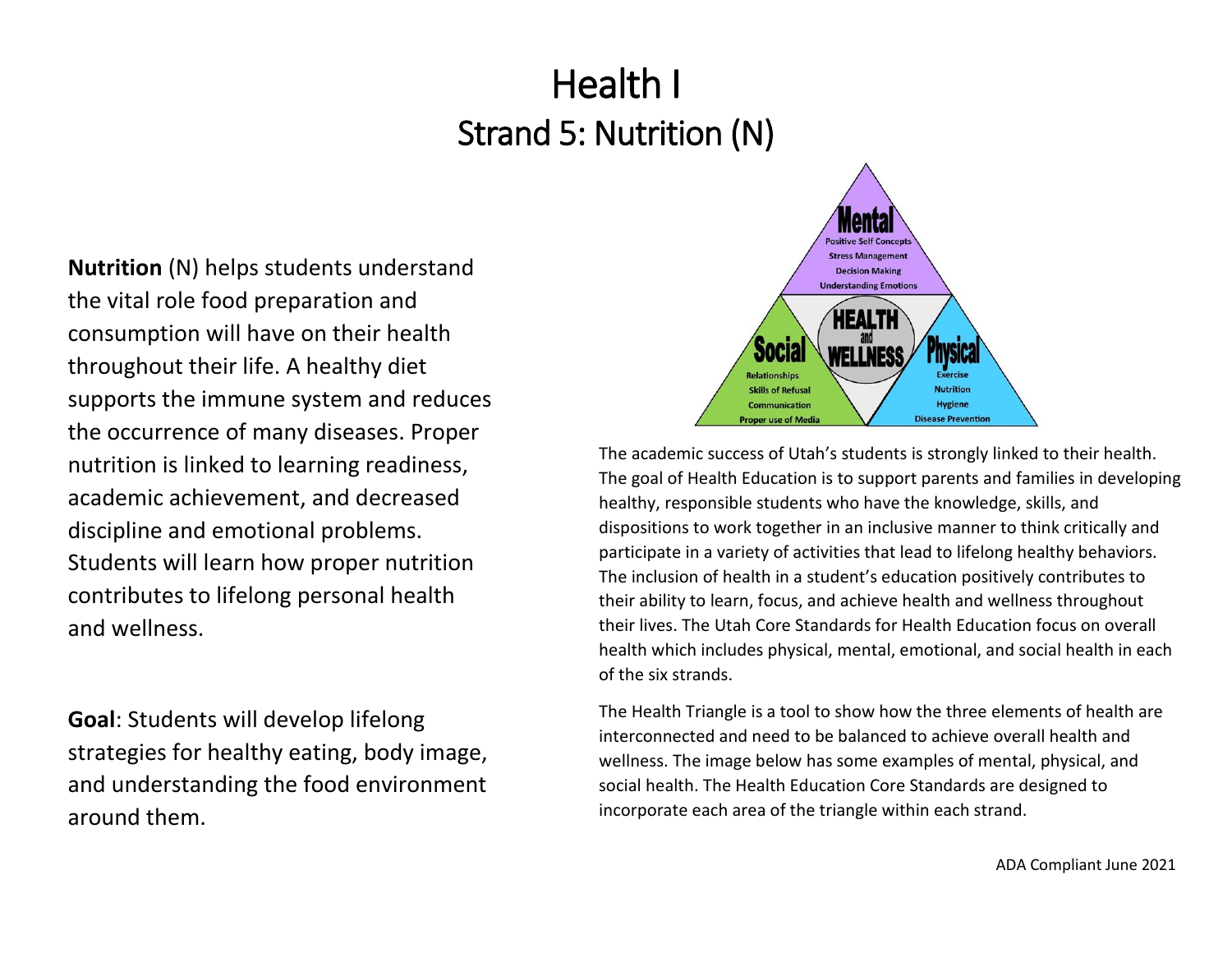# **Standard HI.N.1**

Describe the function of the six basic nutrients and the impact on individual health.

### **Concepts and Skills to Master**

- Students create nutrition guides based on sound practices and research.
- Create a ladder foldable, organizer, or other format for the six nutrients with definitions and impact on individual health.

# **Critical Background Knowledge**

Standard 6.N.1: Standard 6.N.1: Locate age-appropriate guidelines for eating and physical activity.

# **Related Standards: Current Grade Level**

Standard HI.N.2: Explain how nutrition and fitness contribute to long-term mental, physical, and social health and analyze situations where nutritional needs change throughout the lifespan.

Science LS1.C Standard 8.3.2: Develop a model to describe how food is changed through chemical reactions to form new molecules that support growth and/or release energy as matter cycles through an organism.

# **Related Standards: Future Grade Level**

Standard HII.N.1: Use accurate nutrition information and current research-based guidelines to describe the importance of drinking water and eating a variety of nutrient dense foods to balance nutritional needs in a variety of settings.

# **Standard HI.N.2**

Explain how nutrition and fitness contribute to long-term mental, physical, and social health and analyze situations where nutritional needs change throughout the lifespan.

#### **Concepts and Skills to Master**

- Compare the dietary needs of teens vs adults, timeline of a lifespan and how nutritional and activity needs may change.
- Create a personal meal plan based on energy needs and activity level.
- Explain how water and nutrient dense foods affect ability to perform various activities (i.e. water affects mood, memory, joint lubrication).
- Define nutrient density and compare the nutrient density of various foods.

#### **Critical Background Knowledge**

Standard 6.N.2: Evaluate personal nutritional habits and physical activity levels and set goals.

#### **Related Standards: Current Grade Level**

Standard HI.HF.1: Create a health-related SMART goal and explain how using the SMART goal-setting process promotes health and improves selfconfidence.

Standard HI.N.1: Describe the function of the six basic nutrients and the impact on individual health.

# **Related Standards: Future Grade Level**

Standard HII.N.2: Demonstrate how to balance caloric intake with caloric expenditure to maintain, gain, or reduce weight in a healthy manner.

Standard HII.N.4: Develop lifelong strategies for maintaining nutrition and physical activity behaviors that improve mental, physical, and social health.

# **Standard HI.N.3**

Explore advertising claims and potential health consequences for dietary supplements, popular fad diets, and weight-loss products.

#### **Concepts and Skills to Master**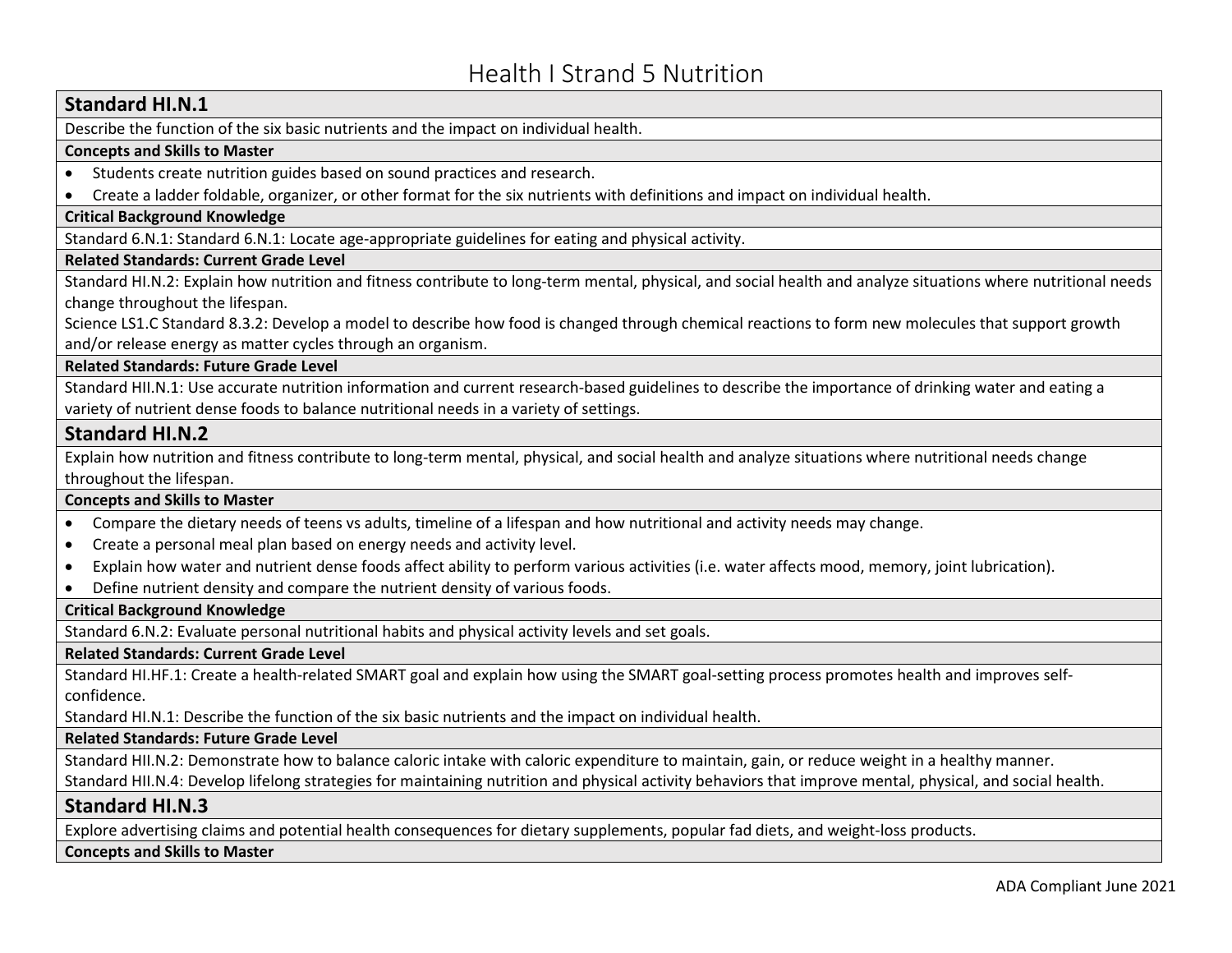- Using different ads on diets determine what the diet claims and what are the possible outcomes.
- Research projects on diets/exercise programs.
- Describe how metabolism is influenced by genetics, body composition and food environment.
- Identify how different supplements are used and how there are different area including foods that can help to solve problems. We are what we take into our bodies.
- Botvin LST Lessons

#### **Critical Background Knowledge**

Standard 6.N.3: Analyze the harmful effects of engaging in unscientific diet practices to lose or gain weight.

Standard 6.N.5: Research food culture around the world and identify foods that are produced in different regions.

#### **Related Standards: Current Grade Level**

Standard HI.SAP.2: Analyze media and marketing tactics used to promote alcohol, tobacco, nicotine, and other drug products.

#### **Related Standards: Future Grade Level**

Standard HII.N.3: Describe how family, peers, media, and day-to-day activities influence food choices.

# **Standard HI.N.4**

Identify internal and external influences on body image.

#### **Concepts and Skills to Master**

- Analyze factors that influence eating (e.g., health conditions, internal influences, family, peers, cost, convenience, media, social, and cultural messages).
- Diagram: External vs. Internal: Students draw a picture of themselves. On one half of the page list/draw external influences and on the other half list/draw internal influences.

**Critical Background Knowledge**

Standard 6.N.4: Recognize the importance of a healthy body image and develop appropriate food and exercise behaviors.

#### **Related Standards: Current Grade Level**

Standard HI.HF.3a: Practice strategies (e.g., positive self-talk, service to others, developing talents and skills) to develop a positive self-image.

Standard HI.HF.3b: Explain the importance of taking responsibility for one's actions and behaviors and discuss locus of control.

#### **Related Standards: Future Grade Level**

Standard HII.N.6: Explain the effects of disordered eating and eating disorders on healthy growth and development.

# **Standard HI.N.5**

Describe the signs, symptoms, and consequences of eating disorders or disordered eating and recognize that people with these conditions may need medical care.

#### **Concepts and Skills to Master**

- Define and understand the difference between disordered eating and eating disorders.
- Describe signs, symptoms and consequence including possible causes and the stigma of the disorders.
- Research community resources to support those with these conditions.

#### **Critical Background Knowledge**

Standard 6.N.3: Analyze the harmful effects of engaging in unscientific diet practices to lose or gain weight.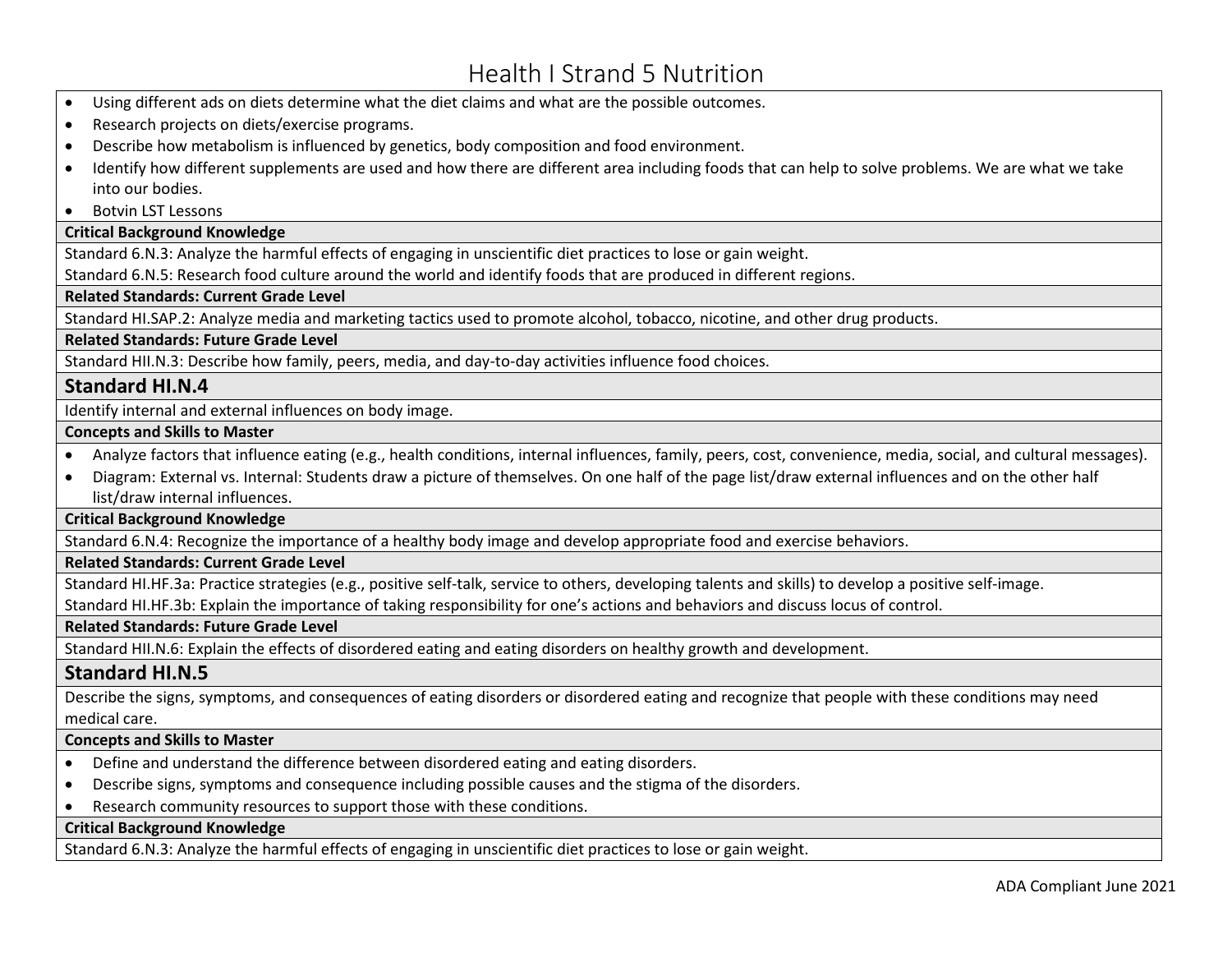#### **Related Standards: Current Grade Level**

Standard HI.MEH.2: Identify the risk factors for development and the prevalence of mental health disorders, explain the importance of early intervention and treatment, and locate valid and reliable health services.

#### **Related Standards: Future Grade Level**

Standard HII.N.6: Explain the effects of disordered eating and eating disorders on healthy growth and development.

#### **Academic Language**

**Advocate:** Person who pleads or speaks on another person's behalf. Includes supporting, helping, seeking help, and standing up for self and others. **Appetite**: A desire for food or drink, sometimes a specific food or drink; can be physical or psychological.

**Basic Nutrients:** Carbohydrates, proteins, fats, vitamins, minerals and water.

Body Image: An individual's perception of their physical self.

**Caloric Expenditure**: The amount of energy a person needs to carry out a physical function.

**Caloric Intake:** The amount of energy a person consumes.

**Calorie**: A unit of heat energy. Used to measure the energy content of food and activity.

**Diet:** The kinds of foods a person or community habitually eats.

**Dietary Guidelines**: Source for nutritional advice, written by USDA and HHS every five years. Similar guidelines are written by the American Heart Association, American Diabetes Association and National Cancer Institute. All are considered evidence-based documents.

**Dietary Supplements**: A manufactured product taken orally that contains one or more ingredients, such as vitamins, minerals, herbs or amino acids, that are intended to supplement one's diet that are not considered food.

**Dieting:** A special course of food intake in which a person restricts oneself in order to lose weight or for medical reasons.

**Disordered Eating:** A wide-range of abnormal eating behaviors. This is a descriptive term and not a diagnosis. Examples are: chronic yo-yo dieting, feeling of guilt and shame when unable to maintain food and exercise habits, preoccupation with food, body and exercise that causes distress and has a negative impact on quality of life; compulsive or emotionally driven eating.

**Eating Disorder**: A psychological disorder defined by abnormal eating habits that negatively affect a person's physical and/or mental health. Eating disorders include binge eating disorder, bulimia nervosa, and anorexia nervosa and have specific diagnostic criteria.

**Eating Habits**: Why and how people eat, which foods they eat, and with whom they eat, as well as the ways people obtain, store, use, and discard food. Individual, social, cultural, religious, economic, environmental, and political factors all influence people's eating habits.

**Fad Diet**: A diet that promises quick weight loss or enhanced physical wellness through what is usually an unhealthy and unbalanced diet.

**Food Behavior**: How people choose, consume, sell, and buy food. People's actions toward food.

**Food Culture:** Practices, attitudes, and beliefs surrounding the consumption of food. Food Environment: The physical, social, economic, cultural, and political factors that impact the food within a community or region.

**Food Groups:** Foods that share similar nutritional properties such as fruits, vegetables, grains, proteins, and dairy.

**Herbal Supplements:** Herbal substances use plant or plant extracts, which can be eaten or applied to the skin, and may be used to treat illnesses or assist bodily functions. They are non-pharmaceuticals/non-medical substances. The lack of evidence, regulation, and quality control make it difficult to assess their effectiveness.

**Media:** Includes all print, online, social, radio and television media sources.